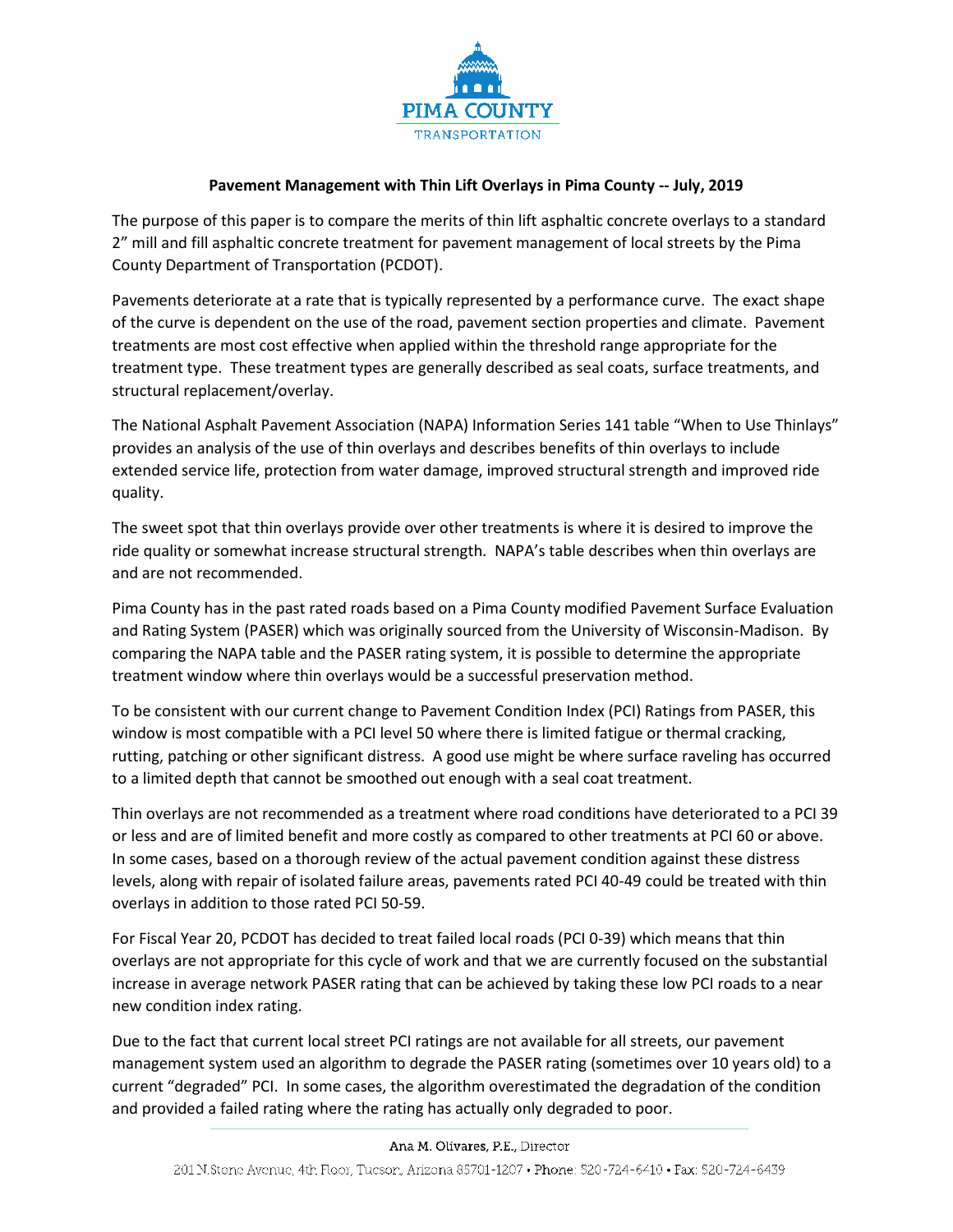

PCDOT acknowledges the limitations of degrading old PASER ratings and has started the process of procuring a consultant to update pavement condition ratings countywide. In future program years these updated pavement condition ratings will help us select the correct roads for the identified treatments thereby assuring that this problem does not reoccur

At the call to the audience at our PCTAC meeting on June 25<sup>th</sup>, Tucson Asphalt identified local streets in our proposed FY 20 projects list that met their criteria for use of their proprietary thin overlays. These identified roads included some streets that had not degraded as much as modeled and some of these roads were actually PCI 40-59 (poor) and may include isolated sections of failure that could be repaired prior to application of a thin overlay.

Industry standards have consistently not recommended a thin overlay be applied to failed (PCI 0-39) roads and PCDOT's Street Saver pavement management software also utilizes a decision tree for preservation treatments which does not apply a 2" mill and fill to roads rated above PCI 39.

Since we have now determined that some of our 2" mill and fill streets are indeed above this PCI 39 threshold, we have provided a list of possible streets that could be treated with a thin overlay in lieu of the 2" mill and fill. The thin overlay would use a specification based on a 1" nominal PAG 3 hot mix asphaltic concrete with a terminal blend rubberized asphaltic cement binder or equivalent.

|                                             |                                            | <b>Pavement Type:</b>                                                                     |                        |  |
|---------------------------------------------|--------------------------------------------|-------------------------------------------------------------------------------------------|------------------------|--|
|                                             | <b>Cross Roads</b>                         | $(A)$ = Min 2" AC with AB                                                                 | <b>Pavement Rating</b> |  |
| <b>Subdivision or Roadway Name</b>          | (Location of Subdivision)                  | (B) = Intermediate AC thickness with<br>known or unknown base<br>$(C)$ = Chip Seal, no AB | PCI                    |  |
| Mountain Village Estates (1-30)             |                                            |                                                                                           | 20                     |  |
|                                             | Bilbray Av and Calle Del Monte             | $\mathsf C$                                                                               | 20                     |  |
| Avenida Paisano                             | Avenida Paisano and Calle Don Monte<br>C   |                                                                                           | 20                     |  |
| <b>Bilbray Av</b>                           | Bilbray Av and Lincoln St                  | C                                                                                         | 20                     |  |
| Calle Don Miguel                            | Calle Don Miguel and Bilbray Av            | В                                                                                         | 30                     |  |
| Calle Don Monte                             | Calle Don Monte and Bilbray Av             | B                                                                                         | 30                     |  |
| Mountain Village Estates No II (1-<br>150)  | Camino De Oeste and Don Miguel             | A                                                                                         | 50                     |  |
|                                             |                                            |                                                                                           | 50                     |  |
|                                             |                                            |                                                                                           | 50                     |  |
|                                             |                                            |                                                                                           | 50                     |  |
|                                             |                                            |                                                                                           | 50                     |  |
|                                             |                                            |                                                                                           | 50                     |  |
|                                             |                                            |                                                                                           | 50                     |  |
| Avenida Paisano                             | Avenida Paisano and Calle Don Miguel       | Α                                                                                         | 50                     |  |
| Circle J Estates (1-17)                     | Valencia Rd and Avenida Don Fernando       | C                                                                                         | 20                     |  |
|                                             |                                            |                                                                                           | 20                     |  |
|                                             |                                            |                                                                                           | 20                     |  |
| Green Valley Fairways NO 3<br>(475-<br>763) | La Bellota and El Naranjo                  | А                                                                                         | 40                     |  |
|                                             |                                            |                                                                                           | 50                     |  |
| Del Cerro Ranch III (1-32)                  | El Camino Del Cerro and Desert Tortoise Pl | Α                                                                                         | 50                     |  |

## Ana M. Olivares, P.E., Director

201 N.Stone Avenue, 4th Floor, Tueson, Arizona 85701-1207 • Phone: 520-724-6410 • Fax: 520-724-6439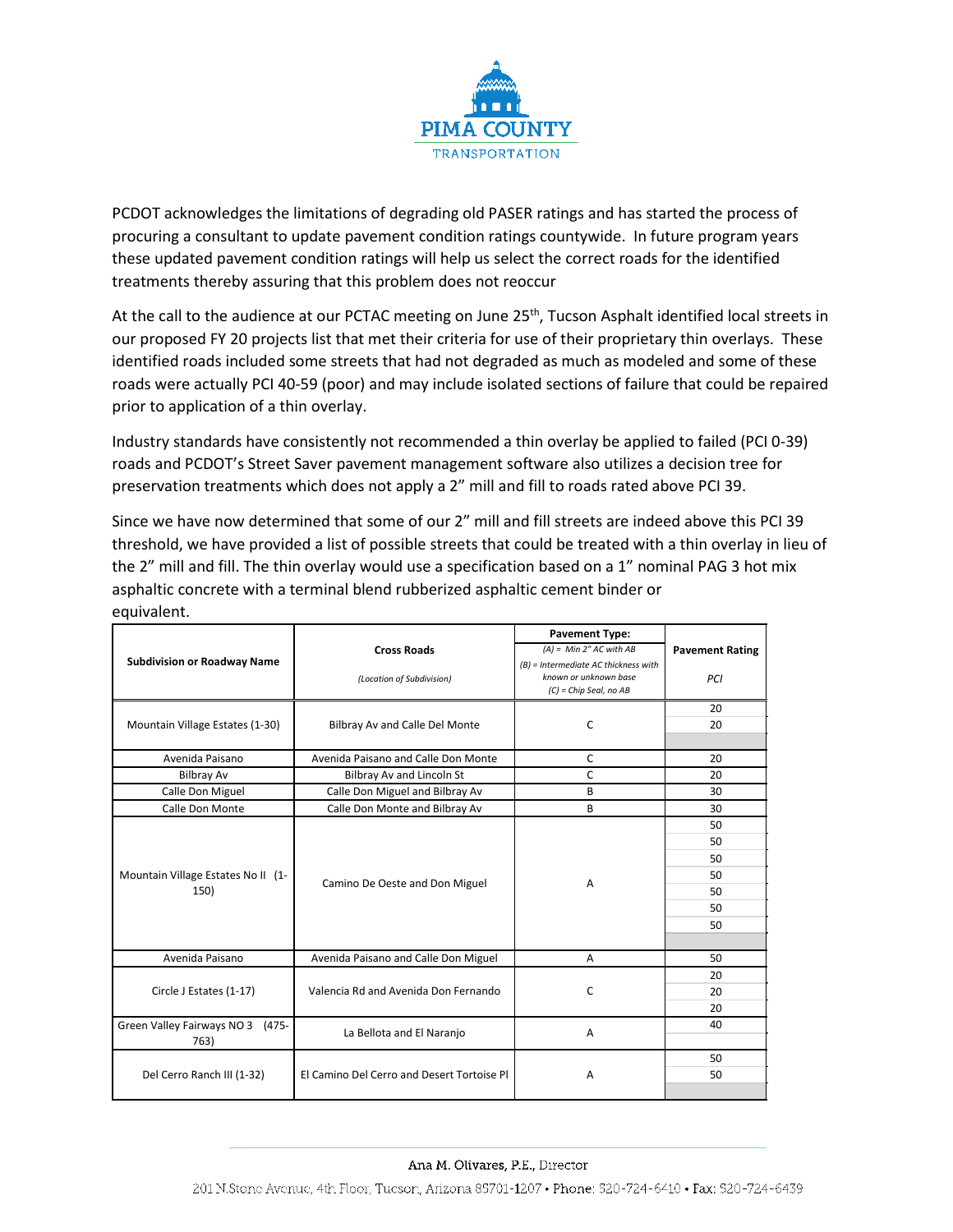

PCDOT has projected the deterioration of a PCI 40 local street after application of the PCDOT 1" thin overlay and compared it to a 2" mill and fill with asphaltic concrete. A 2" mill and fill would degrade to a PCI level of 40 after 29 years, a 1.5" structural overlay over a PCI 40 existing pavement would deteriorate to the same level in 21 years and a thin overlay in 19 years. This degradation curve is relative and the exact shape and longevity varies depending on specific factors relative to the roadway segment such as pavement thickness and subgrade conditions.

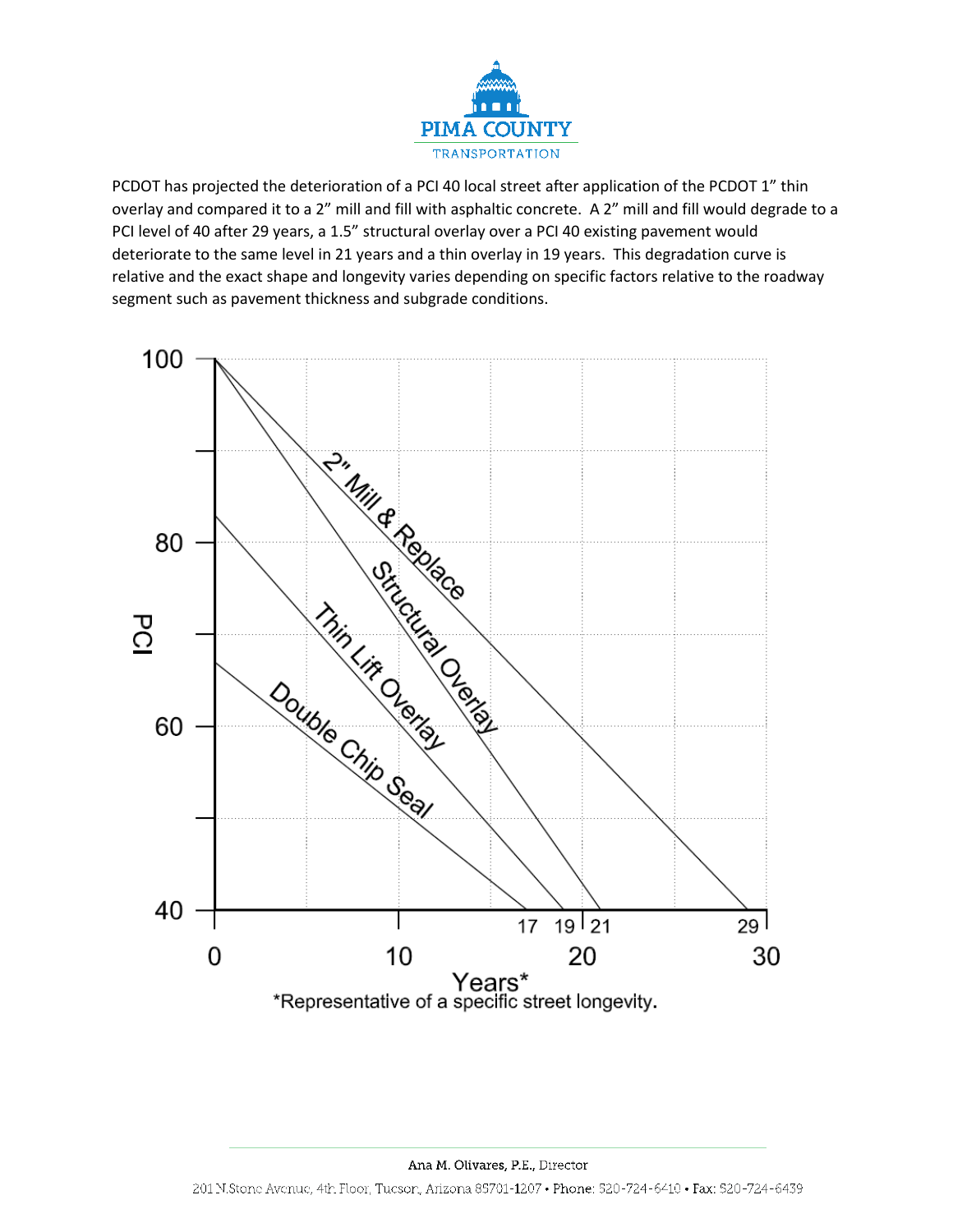

In order to represent a life cycle duration at least equal to that of the 2" mill and fill, another chart is included to extend the life of the thin lift overlay by applying a cape seal at year 19 (40 PCI). This extends the life to year 36:



Based on our recent bid history and cost estimating, we estimate that the 2" mill and fill in the current market would cost \$15 per square yard and the thin lift would cost \$10 per square yard including necessary utility adjustments and traffic control. The estimate for thin overlay also includes an allowance for some repairs. The cape seal has a present cost of \$6 per square yard which is equivalent to \$11 per square yard at year 19, assuming an annual inflation rate of 2.7%.